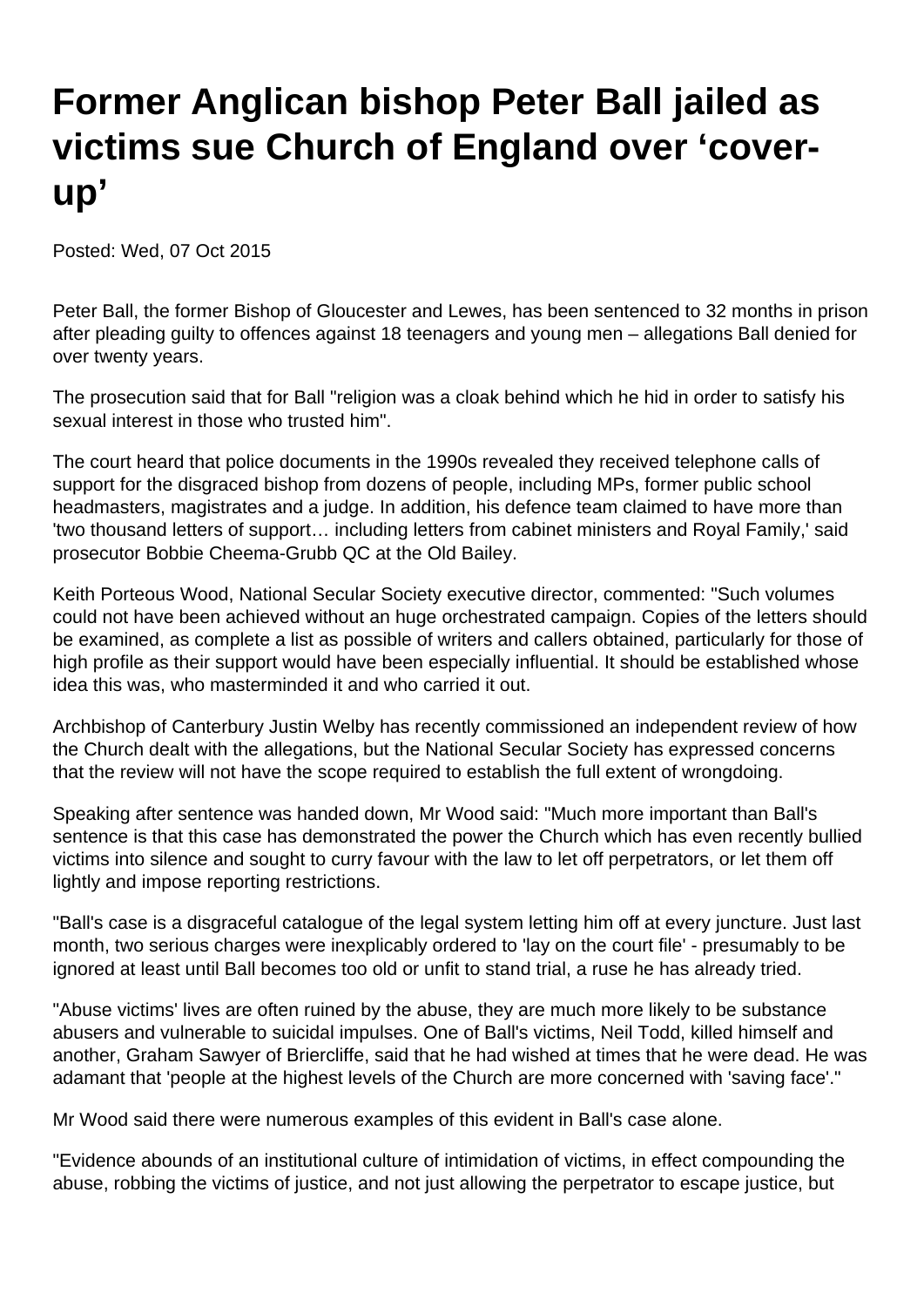enabling them to continue the abuse.

"The extent to which the Church's attitude has changed is as yet unclear. Several survivors were recently [reported](http://www.churchnewspaper.com/wp-content/uploads/2015/06/coen_16-06-2015.pdf) to have been told by Paul Butler, Bishop of Durham (responsible for dealing with abuse), that 'the Church was too busy working on banking reform' to have time for abuse responses, and [his statement](http://www.anglicanink.com/article/bishop-durhams-statement-conviction-bishop-ball-abuse) when Ball pleaded guilty was perfunctory, given the depth of the Church's complicity and the extent to which that had increased the suffering of victims. Sawyer maintains that Bishop Butler 'is out of his depth, and should step aside'.

"The first step in a change of culture that this case demonstrates to be so necessary is that employees and volunteers in all organisations involved with minors, including religious ones, should make reporting of reasonable suspicion of child abuse mandatory, with failure a dismissible offence. And the law should be amended to make the failure of those working in such institutions to do so a criminal offence."

Mr Wood is calling for the Lowell Goddard led Independent Inquiry into Child Sexual Abuse to fully examine not just the Church's role, but also the part played by the Crown Prosecution Service, by police and by politicians.

In the 1990s the CPS assured then-Archbishop Carey that no further action would be taken against Bishop Ball after he [accepted a caution](http://www.telegraph.co.uk/news/uknews/crime/11915828/Sex-abuse-victims-of-former-bishop-Peter-Ball-sue-Church-of-England.html) and resigned.

The [Guardian](http://www.theguardian.com/uk-news/2015/oct/07/peadophile-bishop-peter-ball-escaped-charges-mps-royal-family-intervened-court?CMP=twt_b-gdnnews) reported that the court was told "MPs, a lord chief justice the royal family and public school headmasters all intervened" to stop Peter Ball from being prosecuted in the 1990s.

The National Secular Society has set-out [twenty questions](https://www.secularism.org.uk/blog/2015/10/inquiry-into-cofe-sex-abuse--20-questions-that-must-be-answered) which an inquiry must answer on the relationship between the Church and police, and why the CPS did not take matters further when allegations against Ball were made. The CPS have now [admitted](http://www.christiantoday.com/article/peter.ball.should.have.been.prosecuted.for.sex.abuse.22.years.ago.admits.cps/64614.htm) that Ball should have been prosecuted two decades ago when the claims about sex abuse were made.

Victims are suing the Church of England for compensation amounting to "hundreds of thousands of pounds" over their handling of the case.

The Church of England has [offered](https://www.churchofengland.org/media-centre/news/2015/09/statement-on-conviction-of-bishop-peter-ball.aspx#.VhTsnFdVkdV.twitter) "an unreserved apology to all the survivors".

- [Share on What's App](whatsapp://send?text=http://www.secularism.org.uk/news/2015/10/former-anglican-bishop-peter-ball-jailed-as-victims-sue-church-of-england-over-cover-up?format=pdf)
- [Share on Facebook](https://www.facebook.com/sharer/sharer.php?u=http://www.secularism.org.uk/news/2015/10/former-anglican-bishop-peter-ball-jailed-as-victims-sue-church-of-england-over-cover-up?format=pdf&t=Former+Anglican+bishop+Peter+Ball+jailed+as+victims+sue+Church+of+England+over+‘cover-up’)
- [Share on Twitter](https://twitter.com/intent/tweet?url=http://www.secularism.org.uk/news/2015/10/former-anglican-bishop-peter-ball-jailed-as-victims-sue-church-of-england-over-cover-up?format=pdf&text=Former+Anglican+bishop+Peter+Ball+jailed+as+victims+sue+Church+of+England+over+‘cover-up’&via=NatSecSoc)
- [Share on Email](https://www.secularism.org.uk/share.html?url=http://www.secularism.org.uk/news/2015/10/former-anglican-bishop-peter-ball-jailed-as-victims-sue-church-of-england-over-cover-up?format=pdf&title=Former+Anglican+bishop+Peter+Ball+jailed+as+victims+sue+Church+of+England+over+‘cover-up’)
- [Subscribe to RSS Feed](/mnt/web-data/www/cp-nss/feeds/rss/news)

Tags: [Child Abuse](https://www.secularism.org.uk/news/tags/Child+Abuse), [Church of England](https://www.secularism.org.uk/news/tags/Church+of+England)

## Related Campaigns

[Disestablishment](https://www.secularism.org.uk/disestablishment/)